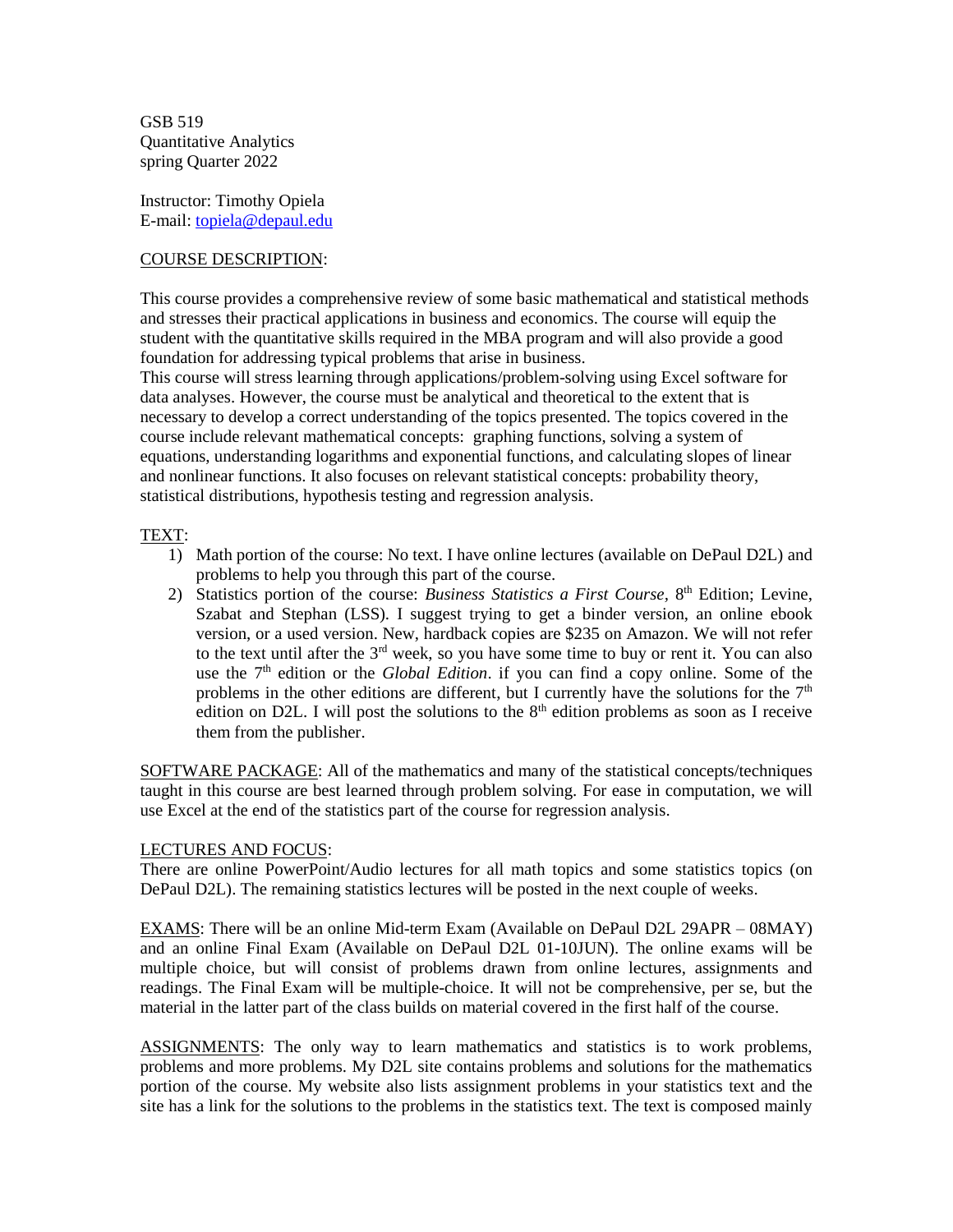of exercises, many of which are interesting applications of the statistical concepts explained in the book. You will have frequent reading assignments and problem solving assignments from the text (a total of 6 assignments, consisting of approximately 10 required problems per week – you are encouraged to work more problems). The assignments will not be graded, but answers are provided on D2L.

GRADES: The two exams will comprise 80% of your course grade (40% for each). For submitting all your assignments, You will automatically receive a 95% for 20% of your course grade.

## TENTATIVE SCHEDULE:

## **Mathematics Review – Review Sheet on DePaul D2L**

## **Algebra (Review on DePaul D2L) – Weeks 1 & 2**

Topics: Functions, manipulating equations, solving linear equations in two unknowns, solving quadratic equations, and logarithmic and exponential functions.

Applications: Solving for a system of linear supply and demand functions, and linear macroeconomic models. Linearizing production functions. Models of population and economic growth. Financial topics on present/future value and compounding.

#### **Slopes of Linear and Non-linear Functions (Review on DePaul D2L) – Weeks 2-4**

Topics: Developing the concept of slope. Use of the concept of slope in statistical models for decision making. Slopes of linear and non-linear functions. Basic rules for finding slopes of linear and non-linear functions.

Applications: Discrete versus continuous growth, and compounding. Growth rates and elasticity. Partial effect of changes in a right-hand-side (RHS) variable on a left-hand-side (LHS) variable (i.e., when all other RHS variables are held constant).

**Probability and Statistics** (TEXT: *Business Statistics a First Course,* 7 th Edition; Levine, Szabat and Stephan (LSS))

By the start of the third Lecture you should have already read your textbook

- Chapter 1: Introduction (browse)
- Chapter 1 Appendix: Use of Excel
- Chapter 2: Presenting Data in Tables and Charts (browse)

I will not lecture on these chapters, but you should peruse them.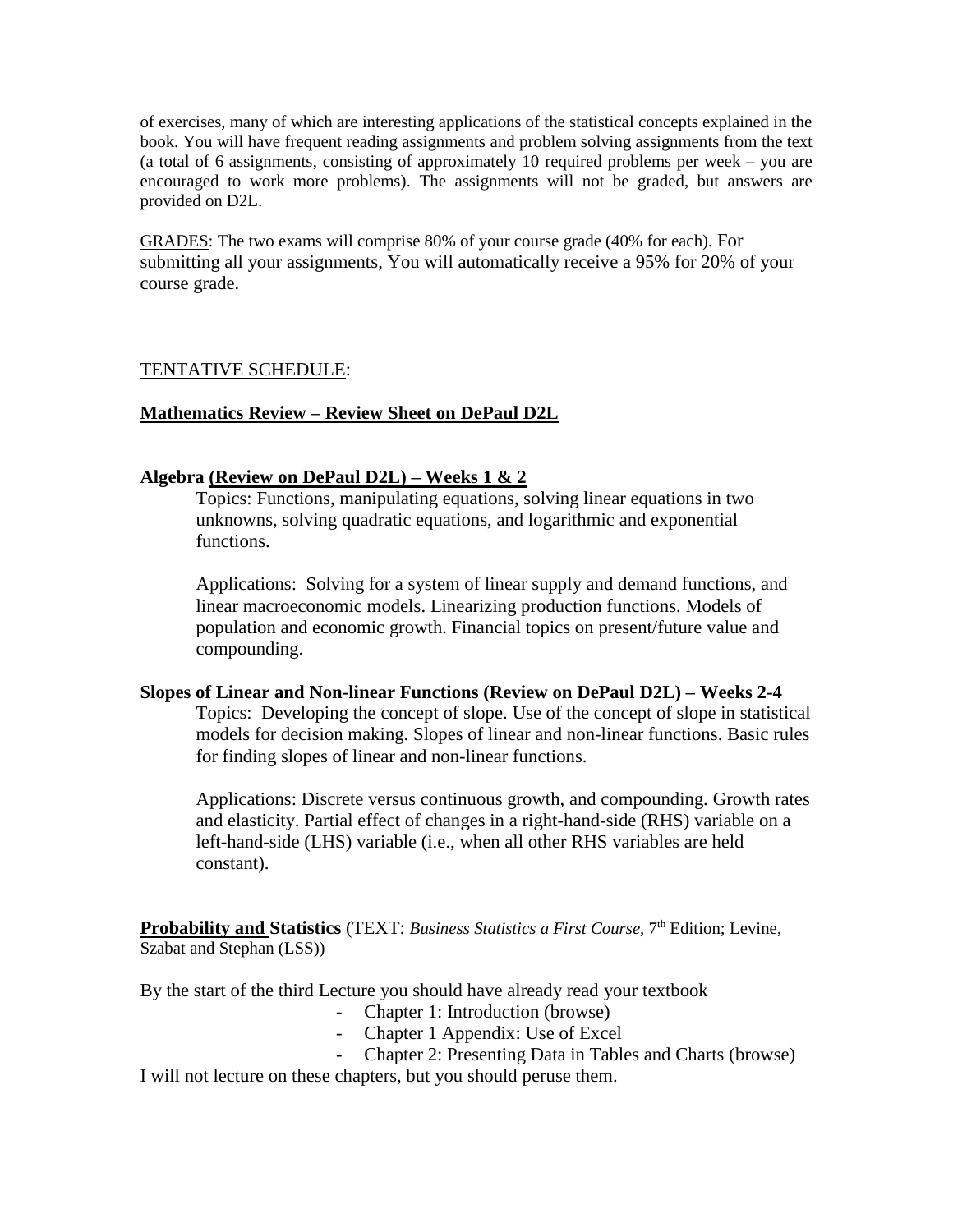# **Descriptive Statistics – Week 4**: LSS Chapter 3, Sections 3.1-3.4.

Measures of central tendency (mean, median, mode). Measures of spread (variance, standard deviation, skewness) correlation. Measures of association (covariance, correlation coefficient).

**Basic Probability – Week 5**: LSS Chapter 4, Sections 4.1-4.4.

Understanding and computing probabilities (simple, joint, conditional, independence, Bayes' Theorem.)

# **Mid-term Exam online (includes material on mathematics and statistics up to this point) [29APR – 08MAY]**

**Probability Models/Distributions – Week 6**: LSS Chapter 5, Sections 5.1-5.3.

Concept of Probability Models (Random Variables (RV), Mean and Variance of RVs, probability density functions). Discrete Probability Models (Binomial and Poisson distributions)

## **Probability Models/Distributions (cont.) – Week 7**: LSS Chapter 6, Sections 6.1-6.3.

Continuous Probability Models (the Normal distribution)

**Hypothesis Testing – Week 8**: LSS Chapters 9 and 10 (Sections 9.1-9.5 and 10.1 – 10.5)

Hypothesis Test Methodology, Z-statistics, critical value of test statistic, p-value, connection to interval estimation One-tailed tests. Two-tailed tests using same concepts.)

# **Simple Linear Regression – Week 9:** LSS Chapter 12 (Sections 12.1 through 12.4, and 12.7)

Basic Linear Regression (Least Squares Method, computing regression coefficients, measures of variation and fit, residual analysis, autocorrelation, inference about slope coefficient, confidence intervals for slope coefficient)

**Multiple Regression – Week 10:** LSS Chapter 13 (Sections 13.1 and 13.2)